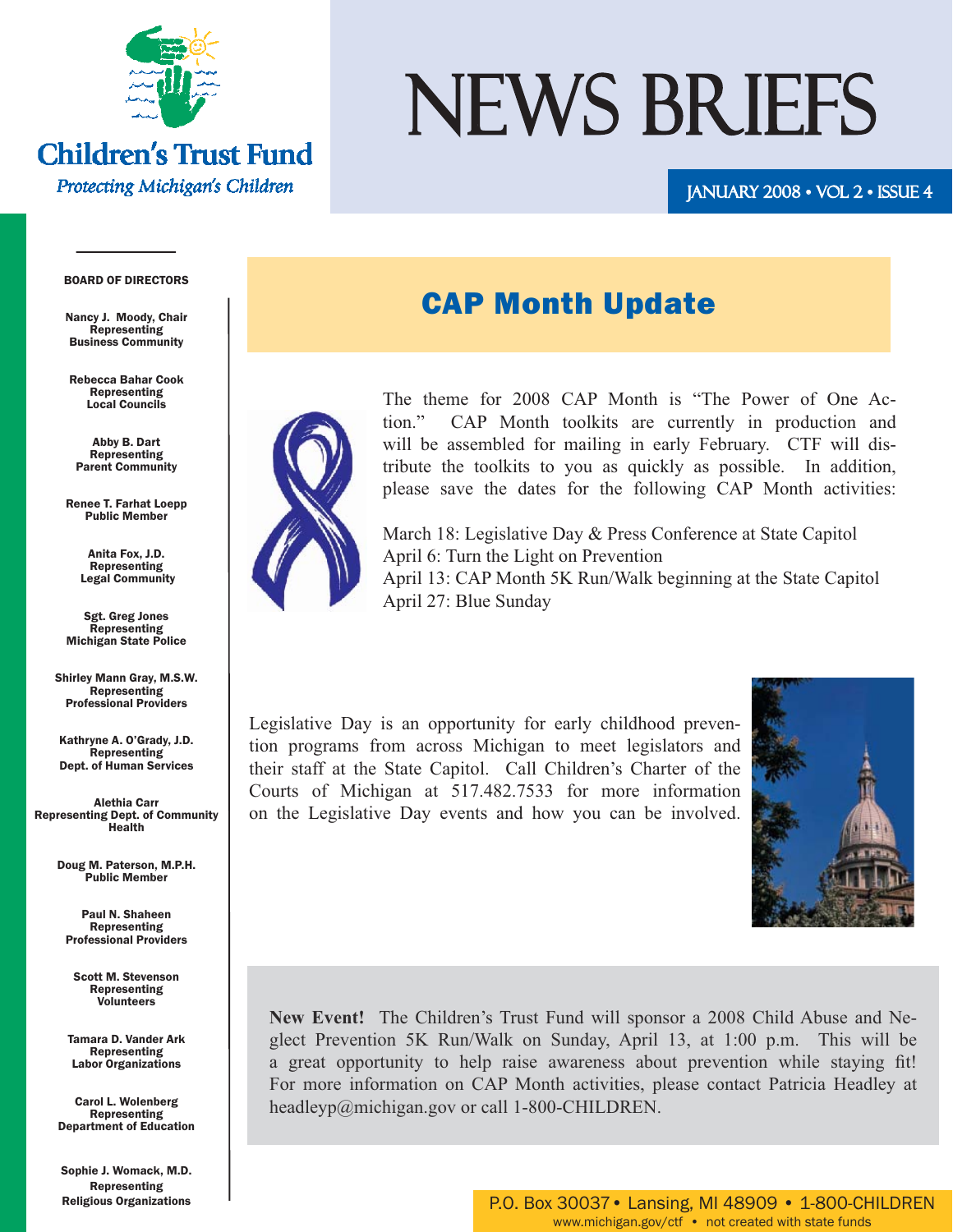# Help Support the CTF Tax Check-Off

Tax season is underway! Help support and expand local prevention programs by encouraging individuals in your community to donate to CTF on line 30 of their Michigan income tax form. As Governor Granholm said when she reinstated the check-off in 2006, "Children are the future of this great state, and by contributing to CTF you are making an investment in Michigan's future that is guaranteed to pay off." Promotional materials are available by contacting Alan Stokes in the CTF office or by submitting a "Literature Request Form" on the CTF website.

### Important Poverty Report Released

In December 2007, the Michigan League for Human Services released a report entitled "The Changing Face of Poverty in Michigan: More Families Slide into Troubled Times." Information highlighted in the report includes median household incomes, health care coverage, and child poverty. The report can be accessed via the CTF website under the Resources section in the "Research" drop down menu or from

http://www.milhs.org/Media/EDocs/ChangingFaceofPovertyREV2.pdf.

## Building on the Legacy of Dr. Martin Luther King, Jr.

This year, the Martin Luther King, Jr. Holiday kicked off a new initiative called "40 Days of Nonviolence: Building the Beloved Community." Families, schools, and other groups throughout the country will take part in a variety of projects, ranging from studying the principles of nonviolence to tutoring children. Visit www.mlkday.gov to find out more about the initiative and to learn ways to promote Dr. King's vision of social justice and nonviolence.

During this initiative, Governor Granholm is encouraging individuals to consider mentoring a child or youth. Information about mentoring can be found at www.michigan.gov/mentormichigan. Encourage youth mentoring in your community!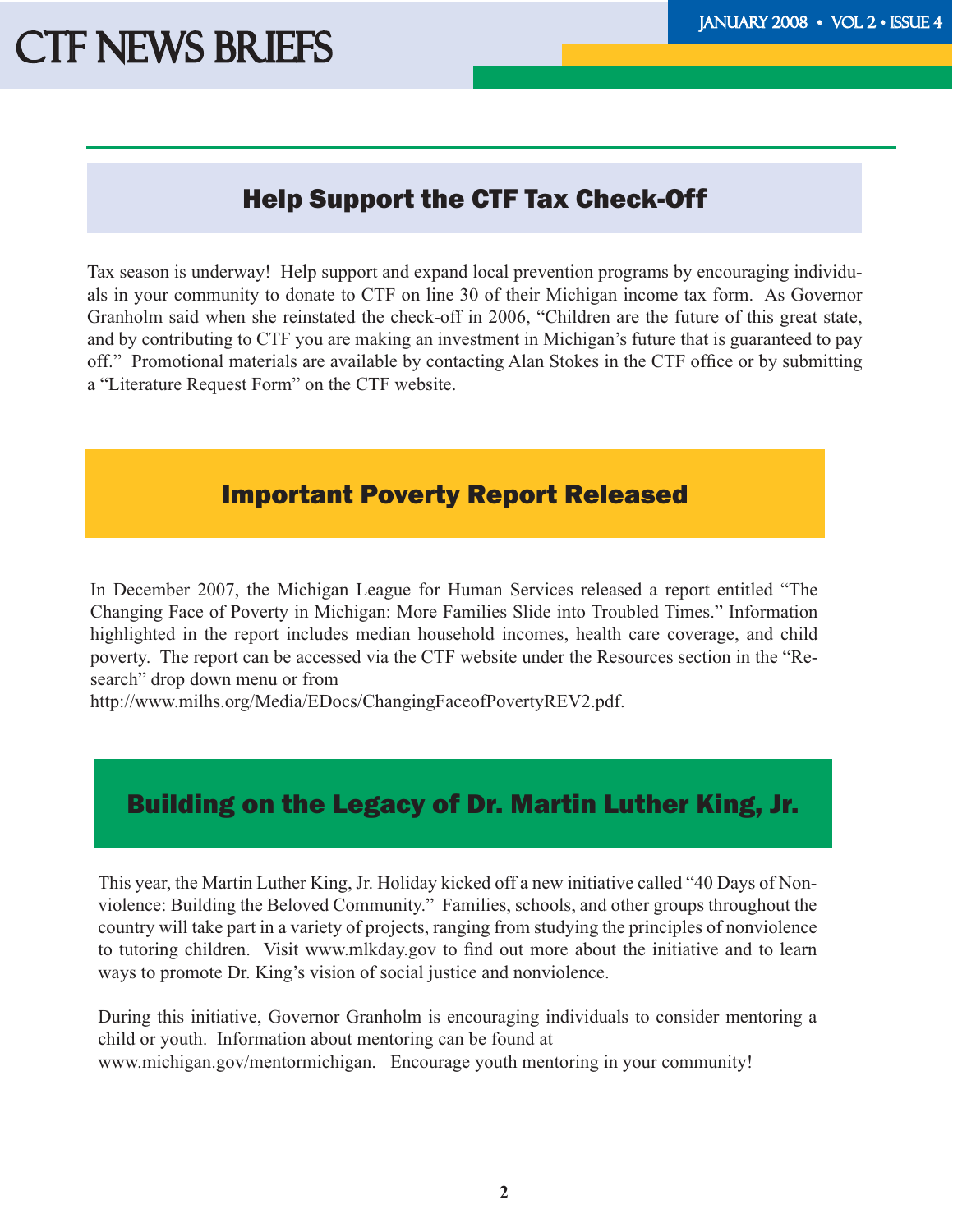# CTF NEWS BRIEFS THE TEST TELEVISION OF THE TANDER OF THE TANDER OF THE TANDER OF THE TANDER OF THE TANDER OF THE TANDER OF THE TANDER OF THE TANDER OF THE TANDER OF THE TANDER OF THE TANDER OF THE TANDER OF THE TANDER OF T

### Order *Find My Friends* at No Cost



CTF received a donation of the children's book *Find My Friends* by Carl R. Sams II and Jean Stoick. The publisher, Carl R. Sams II Photography, Inc., donated 2,250 copies of the book to CTF. A description of the book can be found at http://www.carlsams.com/books.htm. CTF is making these books available to grantees free of charge. The books may not be sold and should be distributed to children or parents in your community. Specific requests should be made by February 29, 2008. In early March the books will be distributed equally based on needs. Due to limited supplies, not all requests for larger orders may be filled completely. To place an order, contact Alan Stokes at stokesa@michigan.gov or 517.241.7793. Please indicate quantity desired (e.g., 25, 75, as many as possible).

### Upcoming Direct Service RFP

The direct service RFP for FY2009 is under development with an anticipated issue date of mid-March. CTF will distribute the RFP to its network via email and will also post information about the RFP on the website. More detailed information will be conveyed via the *News Briefs* as it becomes available.

## February is Fatherhood Awareness Month

Governor Granholm proclaimed February as Responsible Fatherhood Awareness Month. In celebration, a legislative breakfast is being sponsored by the Michigan Fatherhood Coalition with support from the Council of Michigan Foundations, the Children's Trust Fund of Michigan, Courtland Consulting, and Spectrum Human Services.

Date: Tuesday, February 5, 2008 Time: 9:00 a.m. to 10:30 a.m. Location: State Capitol Building – North Wing

In addition to breakfast, an exhibition of fatherhood programs that focus on improving outcomes for Michigan's children will be on display. The goal of this event is to educate the legislature about the importance of fatherhood programming and to emphasize the critical role that responsible fathers play in a healthy family life.